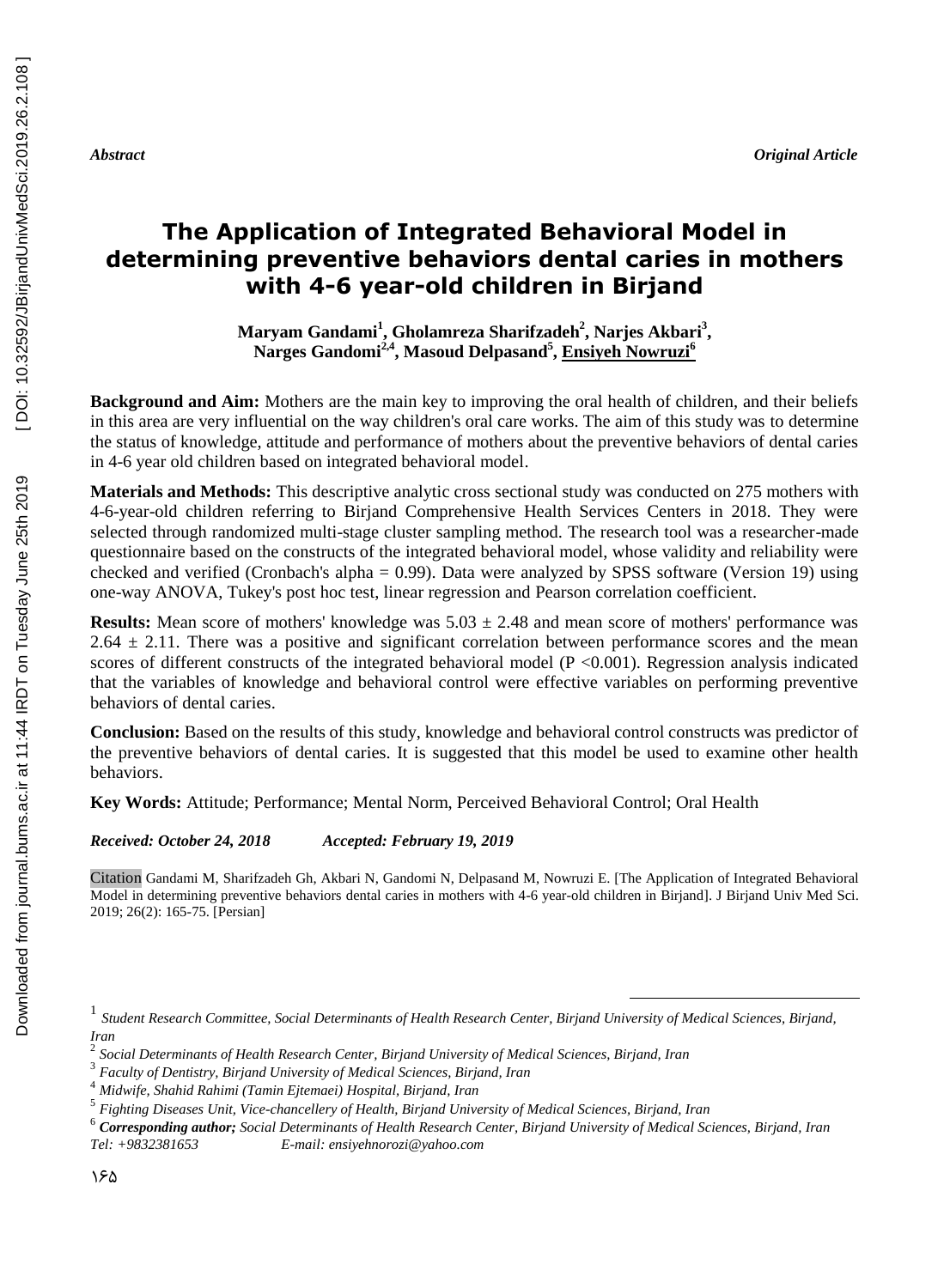# **کاربرد مدل ادغامشده رفتاری در تعیین رفتارهای پیشگیریکننده از پوسیدگی دندان در مادران دارای کودک 4-6 ساله شهر بیرجند**

**1 مریم گندمی 3 ، نرجس اکبری <sup>2</sup> ، غالمرضا شریف زاده ، 4،2 نرگس گندمی ، مسعود دلپسند ، انسیه نوروزی <sup>5</sup> 6**

### **چکیده**

**زمینه و هدف:** مادران، کلید اصلی ارتقاى بهداشت دهان و دندان کودکان هستند و باورهاى آنان در این زمینه بر نحوه مراقبتهاى دهانی کودکان بسیار تأثیرگذار است. هدف این مطالعه، بررسی وضعیت آگاهی، نگرش و عملکرد مادران در خصوص رفتارهای پیشگیری کننده از پوسیدگی دندان در کودکان ۶-۴ ساله بر اساس مدل ادغامشده رفتاری بود.

**روش تحقیق:** این مطالعه توصیفی- تحلیلی بهصورت مقطعی، بر روی ۲۷۵ مادر دارای کودک ۶-۴ ساله مراجعهکننده به مراکز خدمات جامع سلامت شهر بیرجند در سال ۱۳۹۷ انجام گردید. روش نمونهگیری بهصورت خوشهای چندمرحلهای تصادفیشده بود. ابزار پژوهش، پرسشنامه محققِ ساخته بر اساس سازمهای مدل ادغامشده رفتاری بود که روایی و پایایی آن بررسی و تأیید شد (آلفای کرونباخ ۰/۹۰). دادهها توسط نرم|فزار SPSS (ویرایش ۱۹) و با استفاده از آزمونِهای آنالیز واریانس یکطرفه، تست تعقیبی توکی، رگرسیون خطی و ضریب همبستگی پیرسون تجزیه و تحلیل شد.

**يافتِّا:** هیبًگیي ًوطُ آگبّی هبزضاى 5/03±2/48 ٍ هیبًگیي ًوطُ ػولىطز 2/64±2/11 ثَز. ثیي ًوطُ ػولىطز ثب هیبًگیي ًوطات سازههای مختلف مدل ادغام شده رفتاری، همبستگی مثبت و معنیداری وجود داشت (P<۰/۰۰۱). تحلیل رگرسیون نشان داد متغیرهای آگاهی و کنترل رفتاری، متغیرهای تأثیرگذار بر انجام رفتارهای پیشگیری کننده از پوسیدگی دندان بودند. **نتیجِه&یری:** بر اساس نتایج مطالعه حاضر، سازههای آگاهی و کنترل رفتاری، پیش<u> بی</u>نی کننده رفتارهای پیشگیری *ک*ننده از پوسیدگی

دندان بودند. پیشنهاد میگردد از این مدل برای بررسی سایر رفتارهای بهداشتی نیز استفاده شود.

**واژههای كلیدی:** نگرش؛ عملكرد؛ هنجار ذهنی؛ كنترل رفتاری دركشده؛ بهداشت دهان و دندان

**هجلِ علوي داًشگاُ علَم پششكي بيزجٌد. 1354؛ 22 )2(6 .31-121**

دريافت: ۱۳۹۷/۰۸/۰۲ پذيرش: ۱۳۹۷/۱۱/۳۰

1

آدرس: بیرجند– دانشگاه علوم پزشکی بیرجند– دانشکده بهداشت

تلفي: +5632381653 پؿت الىتطًٍیه: com.yahoo@ensiyehnorozi

<sup>&</sup>lt;sup>1</sup> كميته تحقيقات دانشجويى، مركز تحقيقات عوامل اجتماعى مؤثّر بر سلامت، دانشگاه علوم پزشكى بيرجند، بيرجند، ايران

٢ مركز تحقیقات عوامل اجتماعی مؤثّر بر سلامت، دانشگاه علوم پزشكی بیرجند، بیرجند، ایران

٣ دانشكده دندانپزشكى، دانشگاه علوم پزشكى بيرجند، بيرجند، ایران

<sup>&</sup>lt;sup>ء</sup> ماما، بیمارستان شهید دکتر رحیمی"تأمین اجتماعی"، بیرجند، ایران

<sup>&</sup>lt;sup>ء</sup> کارشناس مبارزه با بیماریها، دانشگاه علوم پزشکی بیرجند، بیرجند، ایران

<sup>&</sup>lt;sup>7</sup>ً **نویسنده مسؤول؛** مرکز تحقیقات عوامل اجتماعی مؤثّر بر سلامت، دانشگاه علوم پزشکی بیرجند، بیرجند، ایران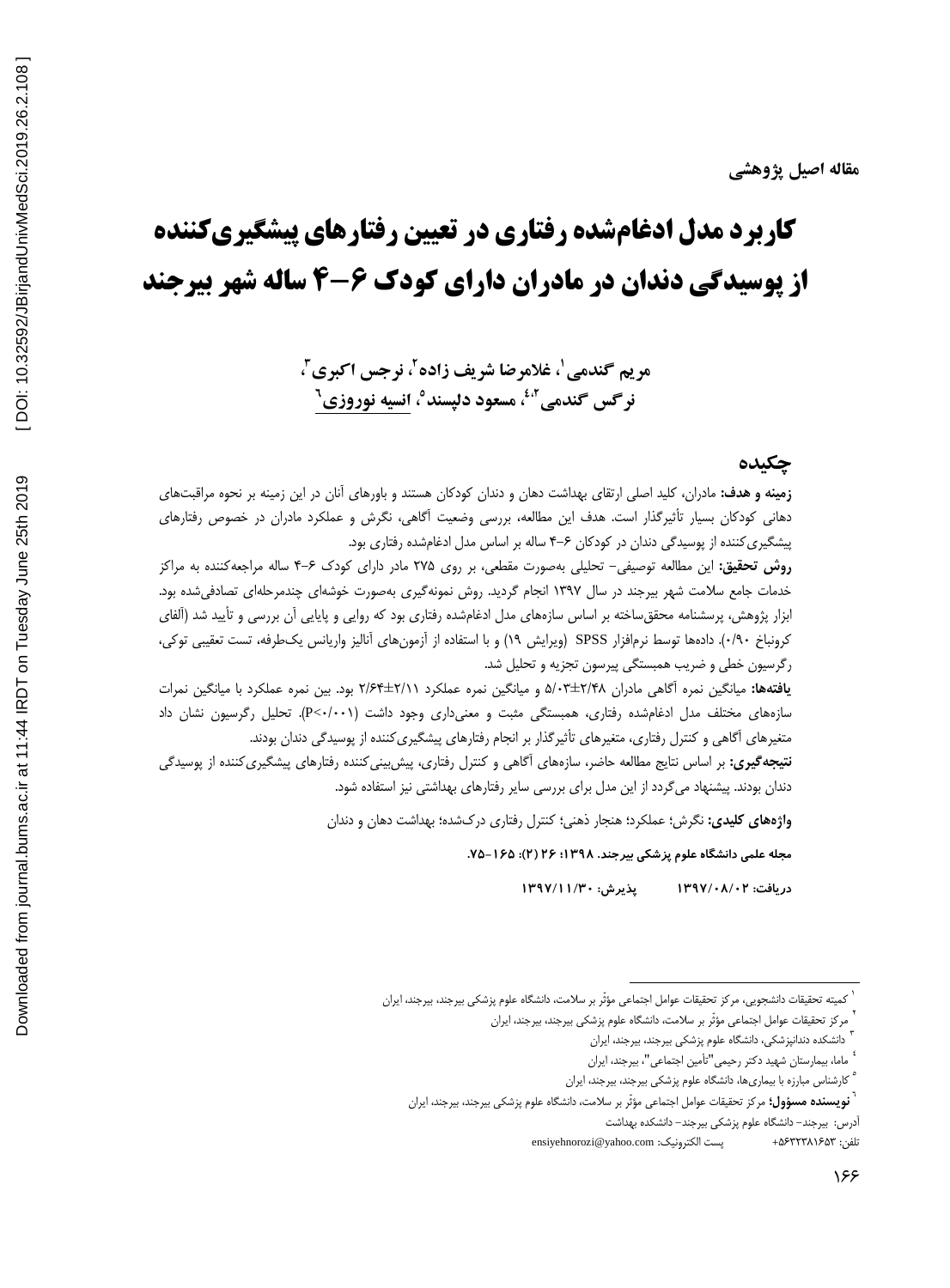**مقدمه**

یوسیدگی دندان یکی از بیماری های مزمن و رایج دوران کودکی است (۱). سازمان جهانی بهداشت، پوسیدگی دندان را به عنوان یک مشکل سراسری با شیوع ۹۰-۶۰ درصدی در بین کودکان تشخیص داده است. هدف سازمان جهان*ی* بِهداشت در مورد کودکان منطقه مدیترانه شرقی تا سال ۲۰۱۵ این بوده است که شاخص dmft<sup>'</sup> کمتر از یک باشد (۲). در ایران طبق آخرین آمار وزارت بهداشت، در سال ۱۳۹۱ وضعیت پوسیدگی دندان های شیری کودکان ایرانی در سنین 5-6 ساله در دختران ۵/۲ و در پسران ۵/۱ برآورد شده است (۳). همچنین آخرین نتایج وضعیت دهان و دندان کودکان ۶-۳ ساله نشان می دهد که کودکان ایرانی، سهسالگی خود را با ۲ دندان شیری پوسیده و ۶ سالگی را با ۵ دندان شیری پوسیده سپری میکنند (۲).

متأسفانه درمان پوسیدگیهای دندانی و عوارض ایجادشده بهعلت پوسیدگی میتواند منجر به تحمیل هزینه بالا به خانواده و جامعه و پیامدهای جسمی، اجتماعی، روحی-روانی برای کودک و دیگر اعضای خانواده شود (۴). پوسیدگی دندان به عنوان یک بیماری عفونی چندعاملی بهشدت تحت تأثیر عواملی مانند: سن و جنس کودک، تحصیلات والدین، نفوذ والدین بر کودکان، وضعیت اجتماعی–اقتصادی خانواده، فرهنگ، جمعیت خانواده، مصرف مکرّر مواد قندی، میزان رعایت بهداشت دهان و دندان و درمانهای پیشگیرانه و سطح سواد سلامت افراد میباشد (۵، ۲).

با توجه به تأثیر آشکار سلامتی دهان بر سلامتی جسمی –ضٍاًی افطاز ٍ ًیع لبثل وٌتطلثَزى ثیوبضیّبی زّبى ٍ دندان، اقدامات متعددی برای پیشگیری از آنها توصیه شده است که کاربرد وسیع فلوراید به اشکال مختلف، مسواکزدن بهطور صحیح و منظم، استفاده از نخ دندان، تغییر عادات بهداشتی و کاهش مصرف مواد قندی، از جمله این اقدامات میباشد. با وجود اهمیت اقدامات پیشگیرانه از پوسیدگی

1

دندان، متأسفانه نتایج مطالعات مختلف نشان می دهد كه وضعیت انجام این رفتارها در ایران ضعیف است (۶). آمارها نشان دهنده لزوم انجام برنامهریزی برای پیشگیری از پوسیدگی دندان در گروه آسیبپذیر کودکان میباشد. بررسی ها نشان دادهاند عوامل زیادی در پایین بودن رفتارهای پیشگیری کننده از پوسیدگی دندان در کودکان نقش دارد که پایین بودن سواد سلامت دهان و دندان افراد، نگرش و هنجارهای ذهنی نامطلوب، کنترل رفتار درکشده پایین، پایین بودن خودکارآمدی، موانع و منافع درکشده، حساسیت درکشده پایین، سن، عوامل اقتصادی و فرهنگی، جنسیت، نوع تنقّلات مصرفی، سن شروع مسواکزدن، عدم مراجعه به دندانپزشک و تحصیلات پایین مادر، از جمله این عوامل  $x^2$ هستند (۹-۷، ۴، ۳).

یکی از الگوهای جامع برای بررسی عوامل تأثیرگذار بر  $^\mathrm{v}(\mathrm{IBM})$  رفتارهای ارتقادهنده سلامت، مدل ادغامشده رفتاری است که بر اساس بسط تئوری رفتار برنامهریزیشده ارائه شده است. بر اساس این تئوری، قصد افراد برای انجام رفتار مورد نظر، تابعی از نگرش آنها نسبت به رفتار، عقاید آنها در مورد آنچه سایر بستگانشان فكر می كنند آنها باید انجام دهند یا انجام میدهند، و درک آنها از سختی یا راحتی انجام رفتار مربوطه و خودکارآمدی شخصی است. در این مدل علاوه بر سازههای فوق که باعث شکل گیری قصد رفتاری می شوند، عواملی همچون: آگاهی، مهارت، محدودیتهای محیطی، عادات و اهمیت رفتار نیز مطرح هستند که بهطور مستقیم بر رفتار تأثیر میگذارند (۱۰).

با توجه به اهمیت بهداشت دهان و دندان و تأثیر آن بر کیفیت زندگی و تأکید سازمان جهانی بهداشت و طرح تحول سلامت، یکی از اولویتهای مهم بهداشتی، بهداشت دهان و دندان گروه سنّی زیر ۶ سال می،باشد. پوسیدگی دندان در کودکان ۶–۴ ساله ایرانی از شیوع بهنسبت بالایی برخوردار است (٣) و مادران بهعنوان كليد اصلى ارتقا و بهبود بهداشت

 $\overline{a}$ 

<sup>1</sup> *Decayed, missing and filled eciduous teeth*

<sup>2</sup> *Integrated Behavioral Model*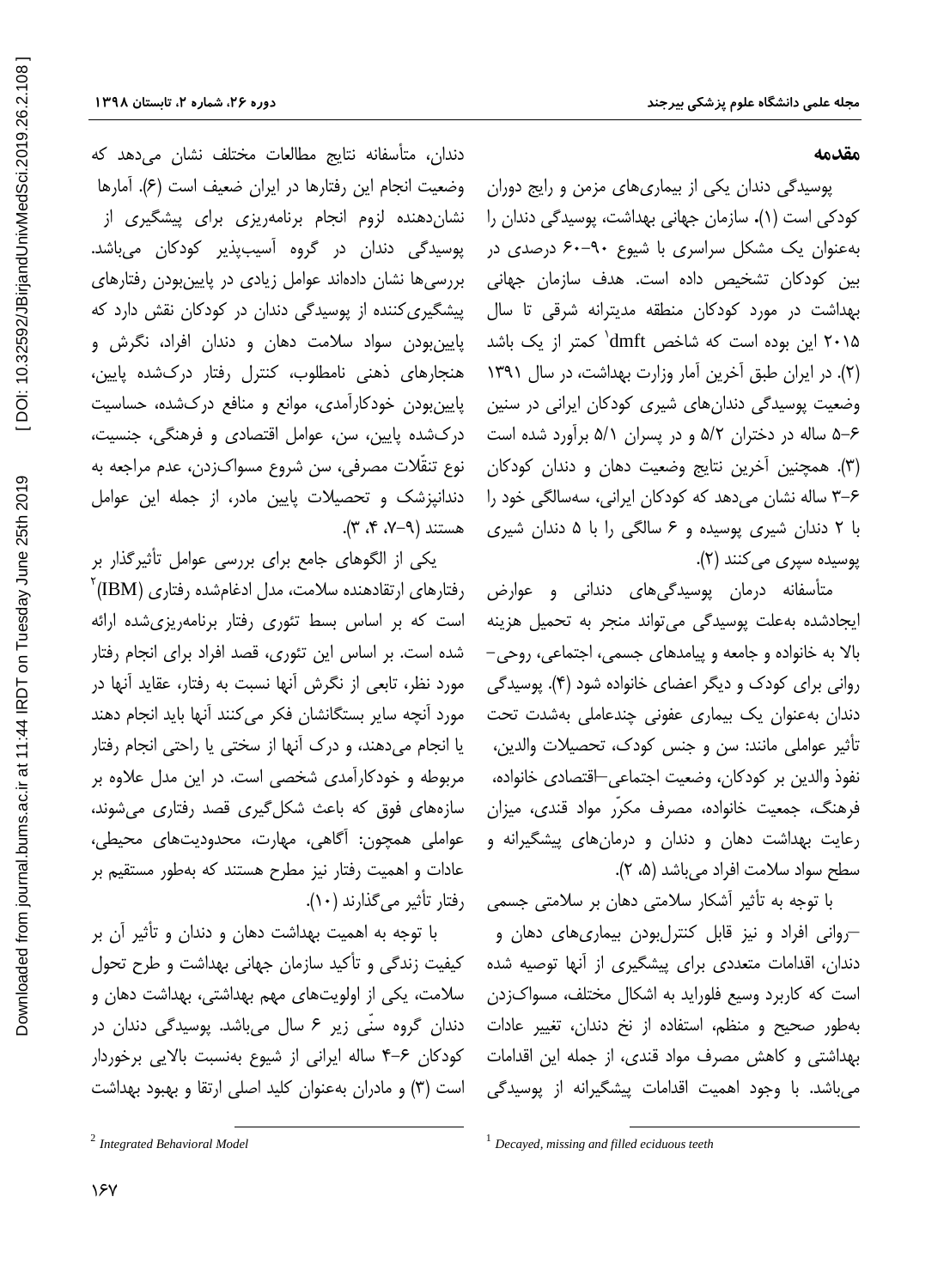دهان و دندان كودكان خود مطرح بوده و مشاركت آنان در برنامه بهداشت دهان و دندان کودکان، میزان پوسیدگی دندانی کودکان را کاهش می دهد.

تاکنون مطالعات اندکی به بررسی وضعیت رفتارهای پیشگیری کننده از پوسیدگی دندان و عوامل مرتبط با آن در كودكان زير ۶ سال پرداختهاند. بر اساس توصيه آجزن (١٠)، یکی از بهترین مدلها برای پیش بینی رفتارهای بهداشتی، هدل ادغامشده رفتاری است؛ اما با وجود توصیه آجزن به استفاده از این الگو برای طراحی مداخلات تغییر رفتار، تاکنون از این الگو در مطالعات کمی استفاده شده است (١١). بنابراین مطالعه حاضر با هدف بررسی وضعیت آگاهی، نگرش و عملكرد مادران درخصوص رفتارهاى پیشگیرى *ك*ننده از یوسیدگی دندان در کودکان ۶-۴ ساله با استفاده از مدل ادغامشده رفتاری طراحی شده است.

## **روش تحقیق**

پژوهش حاضر یک مطالعه توصیفی– تحلیلی از نوع مقطعی بود که بر روی ٢٧۵ مادر دارای کودک ۶-۴ ساله (۱۳۸ پسر و ۱۳۷ دختر) انجام شد. حجم نمونه بر اساس فرمول برآورد نسبت (فرمول ١) و بر اساس نتایج مطالعه زاجکانی (١٢) در خصوص مسواکزدن (a−٠/٠۵، λ/۰=d=٠/٨ 0/P=•/۷۶)، ۱۱۰ نفر برآورد شد که با توجه به روش نمونه گیری خوشهای با ضریب اصلاح ۲/۵، حجم نمونه نهایی ۲۷۵ نفر برآورد گردید.

$$
n = \frac{z^2pq}{d^2} \qquad \qquad \text{if } (1)
$$

از روش نمونهگیری خوشهای چندمرحلهای تصادفی شده استفاده شد؛ به این صورت که در ابتدا شهر بیرجند بر اساس منطقه جغرافیایی به چهار منطقه مشابه تقسیم و آنگاه از لیست پایگاههای بهداشتی در هر یک از مناطق چهارگانه، یک پایگاه بهصورت تصادفی ساده انتخاب شد. در هر پایگاه لیست مادران دارای کودک ۶-۴ سال واجد شرایط ورود به

مطالعه، بر اساس سامانه سیب استخراج و از لیست استخراجشده بهصورت تصادفی سیستماتیک متناسب با حجم نمونه و حجم جامعه مورد مطالعه، نمونهها انتخاب شد.

معیارهای ورود به مطالعه شامل: رضایت آگاهانه برای شركت در مطالعه، داشتن كودك ۶-۴ ساله، سكونت در شهر بیرجند، داشتن سواد خواندن و نوشتن، برخورداری مادر و کودک از سلامت جسمانی و روانی، عدم اشتغال در حرفههای مرتبط با بهداشت و درمان و معیار خروج از مطالعه تکمیل ناقص پرسشنامه بود.

برای گردآوری دادهها از پرسشنامه محقق ساختهای که دارای دو بخش بود، استفاده شد. بخش اول پرسشنامه، به جمعآوری اطلاعات دموگرافیک میپرداخت و بخش دوم، آیتمهای سازههای مدل ادغامشده رفتاری بود که در قالب ۹ بخش و ٨٣ سؤال طراحی شده بود. سازه آگاهی شامل ١٢ سؤال چهارگزینهای بود (دامنه نمره ١-٠ و دامنه امتیاز ١٢-۰). سایر سازهها شامل: نگرش احساسی (۶ سؤال، دامنه امتیاز 6-30( ًگطـ اثعاضی )6 ؾؤال، زاهٌِ اهتیبظ 6-30(. ٌّدبض ذهنی توصیفی (۶ سؤال، دامنه امتیاز ۳۰-۶)، هنجار ذهنی تأکیدی (١٢ سؤال، دامنه امتیاز ۶۰-١٢)، کنترل رفتاری درکشده (١١ سؤال، دامنه امتیاز ۵۵-١١)، قصد رفتاری (۶ سؤال، دامنه امتیاز ٣٠-٤) و خودكارآمدی (١١ سؤال، دامنه امتیاز ۵۵–۱۱) بود که بهصورت طیف لیکرت ۵تایی از کاملاً موافقم تا کاملاً مخالفم سنجیده میشد. سازه رفتار نیز شامل ٣سؤال چهارگزینهای با دامنه نمره ١-٠ و دامنه امتیاز ٣-٠ بود.

برای بررسی روایی، پرسشنامه در اختیار ۱۰نفر از اساتید دانشگاه علوم پزشکی بیرجند (۴ نفر دکترای آموزش بهداشت و ارتقای سلامت، ۲ نفر دندانپزشک، ۲ نفر اییدمیولوژیست، (نفر دکترای مدیریت خدمات بهداشتی و درمانی و یک نفر كارشناس ارشد آموزش بهداشت) قرار گرفت و پس از محاسبه CVI و CVR، روایی آن تأیید شد. برای تعیین پایایی، پرسشنامه توسط ٢٠ نفر از مادران كه با نمونه مورد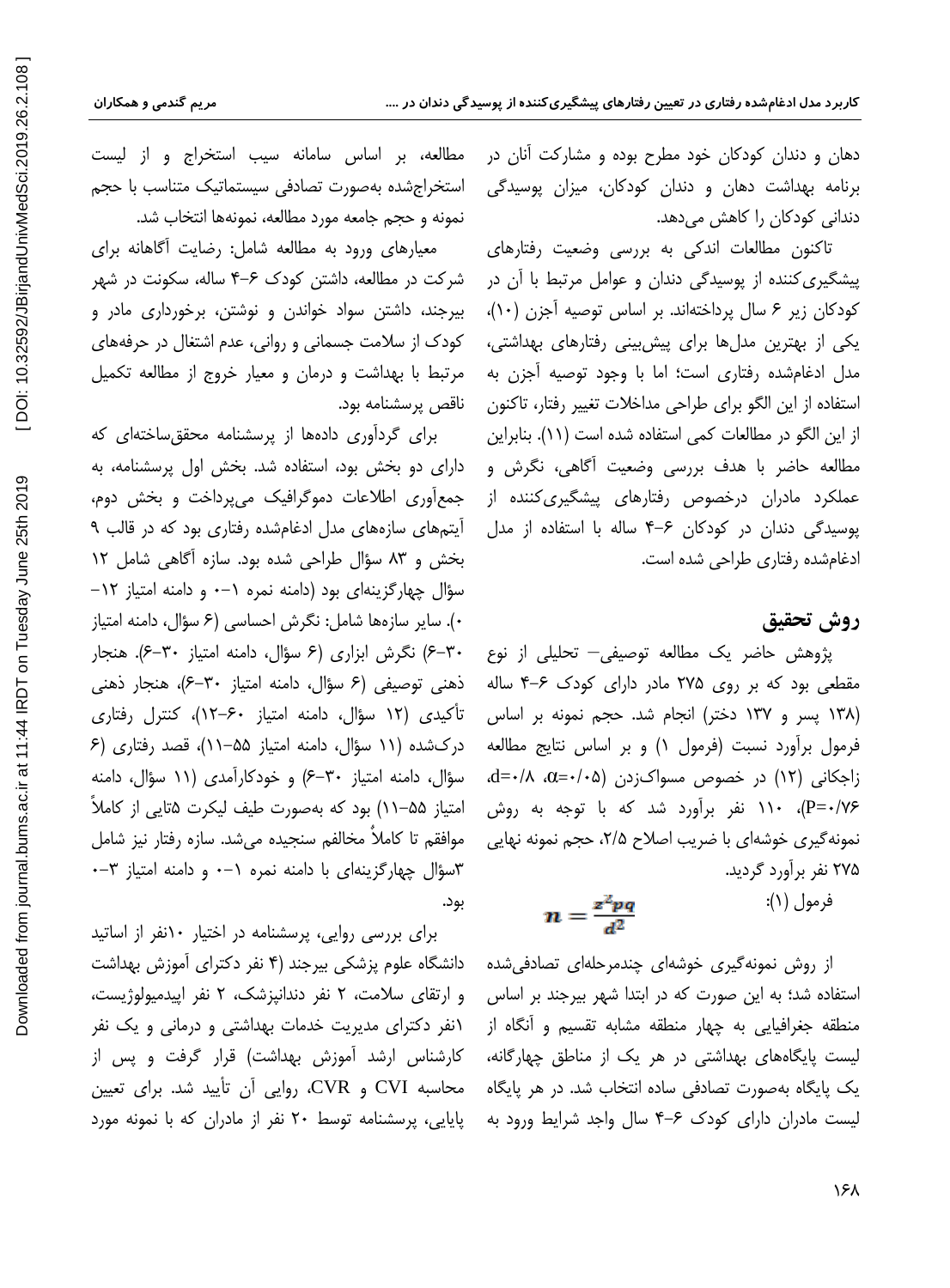مطالعه مطابقت داشتند و بهصورت تصادفی انتخاب شده بودند ولی در مطالعه شرکت نداشتند، تکمیل شد؛ سیس برای بررسی همسانی درونی آیتمها، ضریب آلفای کرونباخ برای کل ابزار (آلفای کرونباخ کل ۱۹۰) و تکتک زیرمقیاس های آن (نگرش احساسی ۰/۷۰، نگرش ابزاری ۰/۷۴، هنجار ذهنی توصیفی ۰/۹۳، هنجار ذهنی تأکیدی ۰/۷۹، کنترل رفتاری درک شده ۰/۸۷ خودکارآمدی درکشده ۰/۸۳، قصد رفتاری ۷۹/۰/۹) محاسبه گردید.

بعد از تصویب طرح پژوهش (کد طرح ۳۱۷۵- کد اخلاق Ir.bums. REC.1397.61)، از معاونت تحقیقات و فناوری دانشگاه علوم پزشکی بیرجند معرفی نامهای برای مراجعه به مراکز بهداشتی و درمانی دریافت گردید؛ سپس به مراکز بهداشتی و درمانی منتخب مراجعه و برای مادران دارای كودك ۶-۴ ساله كه شرايط ورود به مطالعه را دارا بودند، در خصوص اهداف طرح و اهمیت موضوع توضیحات لازم داده شد. پس از جلب رضایت مادران و اطمینان دادن به آنها در مورد محرمانهبودن اطلاعاتشان، رضایتنامه دریافت شد و در مرحله بعد پرسشنامه تکمیل گردید.

در نهایت دادههای جمعآوریشده وارد نرمافزار SPSS (ویرایش ۱۹) شد و با استفاده از آزمونهای آماری آنالیز واریانس یکطرفه، تست دقیق فیشر، رگرسیون خطی و ضریب همبستگی پیرسون در سطح معنیداری ۵+۰= a مورد تجزیه و تحلیل قرار گرفت.

#### **یافتهها**

مطالعه حاضر بر روی ٢٧۵ مادر دارای کودک ۶-۴ ساله انجام گرفت. میانگین سنّی مادران شرکتکننده در این مطالعه ٣٢/٣٨±٣/٣٨ سال بود که از این تعداد ١٣٨ نفر (۵۰/۲) از مادران دارای کودک پسر و بقیه دارای کودک دختر بودند. اکثر مادران مورد مطالعه (۱۱۳ نفر،۶۱/۱٪) دارای تحصیلات دانشگاهی بودند. ۲۱۷ نفر (۷۸/۹٪) از مادران، خانهدار بودند. از نظر سطح درآمد، تعداد ١٣٣ نفر (٣٨/٤٪)

دارای درآمد متوسط بودند. از نظر رتبه تولد، ۱۰۶ کودک (۳۸/۵٪) فرزند اول و ۲۷ کودک (۹/۸٪) فرزند چهارم و بیشتر بودند ( جدول ۱).

در این مطالعه میانگین نمره سازه آگاهی ۲/۴۸±۵/۰۳ نگرش احساسی ۴/۴۰±+۲۱/۹، نگرش ابزاری ۱۸/۵۳±۵/۸۱، هنجار ذهنی توصیفی ۵/۱۵۲±۱۸/۵۳، هنجار ذهنی تأکیدی ۱۰/۱۶±۴۳/۵۹، کنترل رفتاری درکشده ۰/۷۲±۲۹، خودکارآمدی ۰/۳۴/۸۹±۲۰/۲۳، قصد 20/66±6/38 ٍ هیبًگیي ًوطُ ضفتبض 2/64±2/11 ثَز.

**جذٍل -1 تَزيع فراٍاًی اطالعات دهَگرافیک هادراى داراي كَدک -6 4 سالِ هَرد هطالعِ**

| درصد                                 | فراوانى |               | متغير            |  |
|--------------------------------------|---------|---------------|------------------|--|
| ۵۰/۲                                 | ۱۳۸     | پسر           | جنسیت کودک       |  |
| ۴٩/٨                                 | ۱۳۷     | دختر          |                  |  |
| ۱۵/۶                                 | ۴۳      | ابتدايى       |                  |  |
| $\lambda/\cdot$                      | ۲۲      | راهنمايي      |                  |  |
| $\Delta/\Lambda$                     | ۱۴      | دبيرستان      | سطح تحصيلات مادر |  |
| $\mathbf{r} \cdot / \mathbf{r}$      | ۸۳      | ديپلم         |                  |  |
| ۴۱/۱                                 | ۱۱۳     | دانشگاهی      |                  |  |
| ۷۸/۹                                 | ۲۱۷     | خانەدار       |                  |  |
| $\Gamma \backslash / \backslash$     | ۵٨      | شاغل          | شغل مادر         |  |
| $\mathbf{Y} \mathbf{Y} / \mathbf{Y}$ | ۶۷      | خوب           |                  |  |
| ۴۸/۴                                 | ۱۳۳     | متوسط         | ميزان درآمد      |  |
| <b>۲۷/۳</b>                          | ٧۵      | ضعيف          |                  |  |
| ۳۸/۵                                 | ۱۰۶     | اول           |                  |  |
| ۳۲/۰                                 | ᄊ       | دوم           |                  |  |
| ۱۹/۶                                 | ۵۴      | سوم           | رتبه تولد کودک   |  |
| 9/1                                  | ٢٧      | چهارم و بیشتر |                  |  |
| $\cdots$                             | ۲۷۵     | جمع کل        |                  |  |

نتایج مطالعه نشان داد تفاوت آماری معنی داری در نمرات سازههای مختلف مدل ادغامشده رفتاری بر حسب سطح تحصیلات مادر وجود داشت و با افزایش سطح تحصیلات، افزایش معنی داری در نمرههای سازه مدل مشاهده گردید (جدول ۲).

نتایج مطالعه نشان داد تفاوت آماری معنیداری در نمرات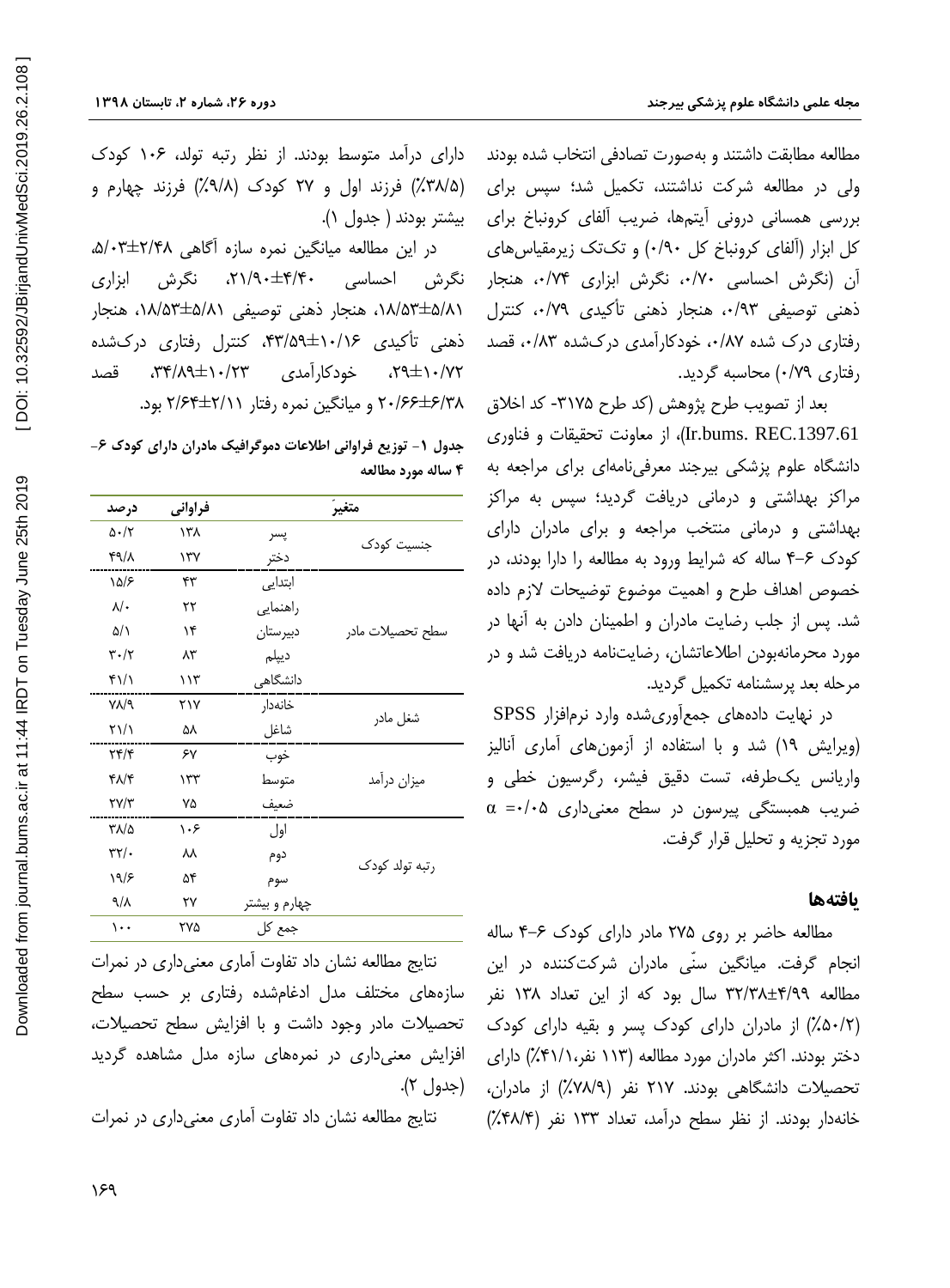سازههای مختلف مدل ادغامشده رفتاری در افراد مورد مطالعه معنیداری بالاتر از زنان خانهدار بود (جدول ۳). همچنین بر حسب شغل مادر وجود داشت؛ به طورى كه آگاهى در زنان خانهدار ولی سایر سازههای مدل در مادران شاغل، بهطور مادران شاغل داشتند.

نتایج نشان داد كه مادران خانهدار تحصیلات بالاتری از

|  |  | جدول ۲- مقایسه میانگین نمرات سازههای مختلف مدل ادغام شده رفتاری بر حسب تحصیلات مادر درافراد مورد مطالعه |
|--|--|---------------------------------------------------------------------------------------------------------|
|--|--|---------------------------------------------------------------------------------------------------------|

| سطح<br>معنىدارى               | دانشگاهی<br>$N = 113$                                    | دييلم<br>$N=83$                                  | دبيرستان<br>$N=14$                   | راهنمایی<br>$N=22$                              | ابتدايي<br>$N=43$                                            | سازه                |
|-------------------------------|----------------------------------------------------------|--------------------------------------------------|--------------------------------------|-------------------------------------------------|--------------------------------------------------------------|---------------------|
| ازمون<br><b>ANOVA</b>         | ميانگين±انحراف<br>معيار                                  | ميانگين±انحراف<br>معيار                          | ميانگين±انحراف<br>معيار              | ميانگين±انحراف<br>معيار                         | ميانگين± انحراف<br>معيار                                     |                     |
| $\langle . . \cdot \rangle$   | <b>4۶/۸۶±۲/۱۰</b>                                        | $a,b\mathcal{L}/\Delta V\pm 1/V\mathcal{F}$      | $^a$ ۴/۰۷ $\pm$ ۱/۷۳                 | $\gamma$ ۳/۴۰ $\pm$ ۱/۵۳                        | a,bγ/۵۵±۱/۶۶                                                 | أگاهی               |
| $\langle . . \cdot \rangle$   | $4\gamma$ /7 $\pm$ 7/ $\gamma$ <sup>a</sup>              | $a,b\gamma\gamma/\gamma.\pm\gamma/\gamma\lambda$ | $Y)/Y \pm Y/N$                       | $\gamma$ ۲۱/۹۵±۳/۷۷                             | $a,b,c}$ $\mathcal{N}$                                       | نگرش احساسی         |
| $\langle . . \cdot \rangle$   | $\gamma$ 17/17 $\pm$                                     | 8319±4176                                        | $a\$ 15/15\pm\Delta/9\Lambda         | <b>13/94±۴/۶۱</b>                               | $a\lambda\delta/\mathfrak{r}\lambda \pm \Delta/\mathfrak{r}$ | نگرش ابزاری         |
| $\langle . . \cdot \rangle$   | $a\gamma \cdot / \gamma \cdot \pm \Delta / \gamma \cdot$ | $a,b \lambda/9V \pm \Delta/V$                    | $a\lambda\gamma\pm\gamma/\gamma\tau$ | $a\$ 2\pi\                                      | $a,b \gamma \gamma \gamma + \mathfrak{F}/\mathfrak{F}$       | هنجار ذهني توصيفي   |
| $\langle . . \cdot \rangle$   | $\gamma$ ۰۷ $\pm$ ۳۹/۲۳ $\pm$ ۷/۰۷                       | $\mathcal{N}(X+\mathcal{V}^*)$                   | $YY/\Delta V\pm\Lambda/\gamma$       | $\mathcal{N}(\lambda \pm \lambda/\lambda)^a$    | $\gamma$ ۰۷/۴۸ $\pm$ ۱۳/۰۷                                   | هنجار ذهني تأكيدي   |
| $\langle . . \cdot \rangle$   | P7\P±9\/Y <sup>a</sup>                                   | <sup>a,b</sup> Ya/Ya±1/44                        | $a\gamma f \pm 1.7\gamma a$          | <sup>a,c</sup> ٢٧/٣۶±λ/۶۶                       | $a,b,c\gamma$ . $\gamma\gamma\pm\lambda/9\gamma$             | کنترل رفتاری درکشده |
| $\cdot/\cdot$ ٩               | $45/44\pm V/f$                                           | $a,b\gamma$ 1/٢ $\Delta\pm\Lambda$ /٢٢           | 3TY/TALV/17                          | 2011±10/04°                                     | $a,b\gamma/2a\Delta\pm 1.7\gamma$                            | خودکارآمدی          |
| $\cdot/\cdot\cdot$ $\Upsilon$ | 75/۳۳±۳/۵۲                                               | $a,b \lambda/\sqrt{2\pm\Delta/\lambda}$          | $^{\mathrm{a}}$ \9/۴۲ $\pm$ ۳/۸۳     | $\alpha$ ۱۷/۱۳ $\pm$ ۵/۸۲                       | $a,b \lambda/\gamma + \pm V/\gamma \gamma$                   | قصد                 |
| $\langle . . \cdot \rangle$   | $P$ $P$ \/ $\pm$ \/\ $\tau^{\rm a}$                      | $a\gamma/\cdot$ 1 $\pm$ 1/94                     | $\lambda\lambda/\pm\gamma^a$         | $a\sqrt{\Upsilon\Upsilon}$ / $\Upsilon\Upsilon$ | $\frac{a}{2}$                                                | رفتار               |

-اندکسِ های مشابه نشانه این است که افراد در آن طبقهها از نظر متغیّر مورد بررسی یکسان بودند.

#### جدول ۳- مقایسه میانگین نمرات سازههای مختلف مدل ادغامشده رفتاری بر حسب شغل مادر در افراد مورد مطالعه

|                                       | شغل                                                                   |                                                                    |                     |  |
|---------------------------------------|-----------------------------------------------------------------------|--------------------------------------------------------------------|---------------------|--|
| سطح معنیداری                          | شاغل                                                                  | خانەدار                                                            | سازه                |  |
| أزمون ت <i>ي</i> تست مستقل            | ميانگين±انحرافمعيار                                                   | ميانگين±انحرافمعيار                                                |                     |  |
| $\langle ./ \rangle$                  | $Y/\mathfrak{r}\cdot\pm\mathfrak{r}/\Lambda$                          | ۴/۶۴±۶/۷۴                                                          | آگاهی               |  |
| $\langle ./ \rangle$                  | $\Upsilon \Upsilon / \Lambda \Upsilon + \Upsilon / \Upsilon \Upsilon$ | $Y1/\Gamma9+\Gamma/\Delta$ .                                       | نگرش احساسی         |  |
| $\langle \cdot   \cdot \rangle$       | $\frac{1}{2}$                                                         | <b>IV/QA±Q/Q&amp;</b>                                              | نگرش ابزاری         |  |
| $\langle ./ \rangle$                  | $19/71 + \Delta/\Delta$ .                                             | 18/40+0/48                                                         | هنجار ذهنى توصيفى   |  |
| $\langle . . \cdot \rangle$           | $Y\Lambda/\cdot\Delta+V/\Lambda\Lambda$                               | $YY/Y \cdot \pm 1.77$                                              | هنجار ذهني تأكيدي   |  |
| $\langle \cdot   \cdot \cdot \rangle$ | $\Gamma\Delta/\Delta\lambda \pm 1.79$                                 | <b>TV/TS+1.</b>                                                    | کنترل رفتاری درکشده |  |
| . / .9                                | $Y\1\Delta+V/F$                                                       | $\mathbf{Y} \mathbf{Y} / \mathbf{Y} + \mathbf{Y} \cdot \mathbf{X}$ | خودكارآمدي          |  |
| $\cdot/\cdot\cdot$ ۲                  | $Yf/YY+F/Y\Delta$                                                     | $19/\Delta\lambda + 5/\gamma$ .                                    | قصد                 |  |
| $\langle . . \cdot \rangle$           | $\frac{8\lambda}{1+\lambda}$                                          | $Y/YQ_{\pm}Y/\cdot Y$                                              | رفتار               |  |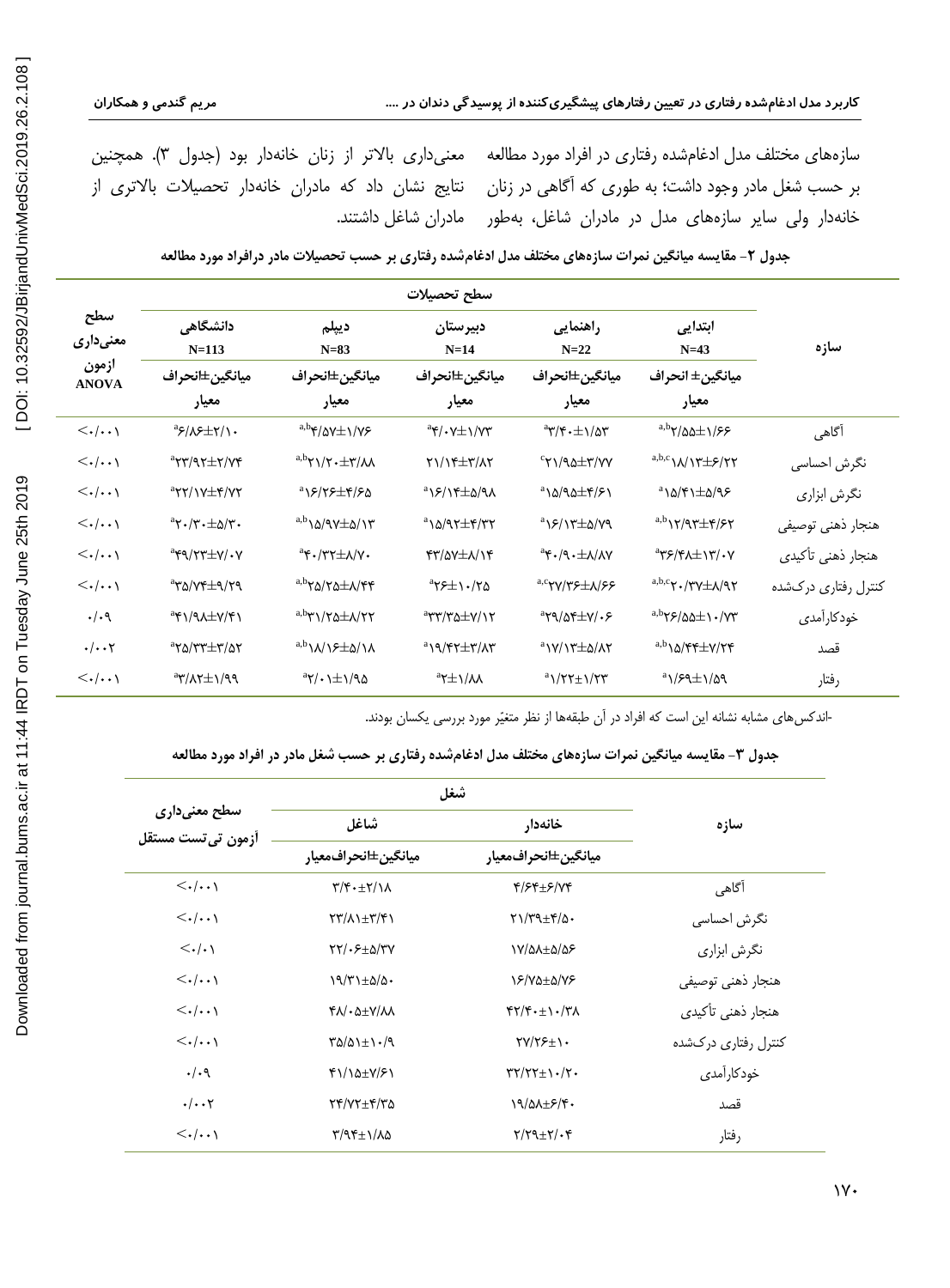نتايج حاصل از این پژوهش نشان داد، بین نمره عملكرد با میانگین نمرات سازههای مختلف مدل ادغامشده رفتاری همبستگی مثبت و معنیداری وجود داشت (جدول ۴). طبق آنالیز رگرسیون، متغیرهای آگاهی و کنترل رفتاری درکشده، متغیرهای تأثیرگذار بر قصد انجام رفتارهای پیشگیری کننده از پوسیدگی دندان بود (جِدول ۵).

جدول ۴- متغیرها و ماتریس همبستگی نمره عملکرد (رفتار) با میانگین نمرات سازههای مدل ادغامشده رفتاری

| ٩                        | ۸                                  | $\mathbf v$              | ۶                        | ۵                                       | ۴                               | ٣                                     | ۲                                             |                                         | متغيّر            |
|--------------------------|------------------------------------|--------------------------|--------------------------|-----------------------------------------|---------------------------------|---------------------------------------|-----------------------------------------------|-----------------------------------------|-------------------|
|                          |                                    |                          |                          |                                         |                                 |                                       |                                               |                                         | آگاهی             |
|                          |                                    |                          |                          |                                         |                                 |                                       |                                               | $r = \cdot / \mathfrak{f} \mathfrak{r}$ |                   |
|                          |                                    |                          |                          |                                         |                                 |                                       |                                               | $P<\cdot/\cdot\cdot$                    | نگرش احساسی       |
|                          |                                    | $\overline{\phantom{0}}$ |                          |                                         |                                 |                                       | $r = \cdot / \mathcal{F}$                     | $r = \cdot/\Delta$                      |                   |
| $\overline{\phantom{m}}$ | $\overline{\phantom{m}}$           |                          | $\qquad \qquad -$        | $\overline{\phantom{m}}$                | -                               | $\overline{\phantom{m}}$              | $P<\cdot/\cdot\cdot$                          | $P<\cdot/\cdot\cdot$                    | نگرش ابزاری       |
|                          |                                    |                          | $\overline{\phantom{0}}$ |                                         |                                 | $r = \cdot / \mathcal{F} \wedge$      | $r = \cdot / \mathcal{V}$                     | $r = \cdot / \mathfrak{f} \mathfrak{r}$ |                   |
|                          |                                    |                          |                          |                                         |                                 | $P<\cdot/\cdot\cdot$                  | $P<\cdot/\cdot\cdot$                          | $P<\cdot/\cdot\cdot$                    | هنجارذهني توصيفي  |
|                          |                                    |                          |                          |                                         | $r = \cdot / \Delta$ ۹          | $r = \cdot / \mathcal{F}$             | $r = \cdot / 5$ ۴                             | $r = \cdot / \sqrt{Y}V$                 | هنجار ذهني تأكيدي |
|                          |                                    |                          |                          |                                         | $P<\cdot/\cdot\cdot$            | $P<\cdot/\cdot\cdot$                  | $P<\cdot/\cdot\cdot$                          | $P<\cdot/\cdot\cdot$                    |                   |
|                          |                                    |                          |                          | $r = \cdot / 5r$                        | $r = \cdot / \mathcal{F}$       | $r = \cdot / \mathcal{F}V$            | $r = \cdot / \Delta$                          | $r = \cdot / \Delta r$                  |                   |
|                          |                                    |                          |                          | $P<\cdot/\cdot\cdot$                    | $P<\cdot/\cdot\cdot$            | $P<\cdot/\cdot\cdot$                  | $P\left\langle \cdot/\cdot\cdot\right\rangle$ | $P<\cdot/\cdot\cdot$                    | كنترل رفتاري      |
|                          |                                    |                          | $r = \cdot 5$ ۴          | $r = \cdot 5V$                          | $r = \cdot 7$ .                 | $r = \cdot / \delta \lambda$          | $r = \cdot / \Delta Y$                        | $r = \cdot / \Delta Y$                  |                   |
|                          |                                    |                          | $P<\cdot/\cdot\cdot$     | $P<\cdot/\cdot\cdot$                    | $P<\cdot/\cdot\cdot$            | $P\leq t/\cdot t$                     | $P\left\langle \cdot/\cdot\cdot\right\rangle$ | $P<\cdot/\cdot\cdot$                    | خودكار آمدى       |
|                          |                                    | $r = \cdot / \sqrt{V}$   | $r = \cdot 5$ ۴          | $r = \cdot / \sqrt{7}$                  | $r = \cdot / \Delta r$          | $r = \cdot / \mathcal{F}$             | $r = \cdot / \Delta \mathcal{F}$              | $r = \cdot / \mathcal{F}$               |                   |
|                          |                                    | $P<\cdot/\cdot\cdot$     | $P<\cdot/\cdot\cdot$     | $P<\cdot/\cdot\cdot$                    | $P\lt \cdot/\cdot \cdot \wedge$ | $P<\cdot/\cdot\cdot$                  | $P\left\langle \cdot/\cdot\cdot\right\rangle$ | $P<\cdot/\cdot\cdot$                    | قصد               |
|                          | $r = \cdot / \mathcal{V}$          | $r = \cdot/\Delta$ .     | $r = \cdot/\Delta$       | $r = \cdot / \mathfrak{f} \mathfrak{f}$ | $r = \cdot / \mathcal{L}$       | $r = \cdot / \mathcal{F} \mathcal{V}$ | $r = \cdot / r \Delta$                        | $r = \cdot / f \wedge$                  |                   |
|                          | $P\langle \cdot/\cdot\cdot\rangle$ | $P<\cdot/\cdot\cdot$     | $P<\cdot/\cdot\cdot$     | $P\lt \cdot/\cdot\cdot$                 | $P<\cdot/\cdot\cdot$            | $P<\cdot/\cdot\cdot$                  | $P<\cdot/\cdot\cdot$                          | $P<\cdot/\cdot\cdot$                    | رفتار             |

جدول ۵- خلاصه نتايج آزمون رگرسيون چندطرفه (به روش گام به گام) برای برسی عوامل مؤثّر بر انجام رفتارهای پیشگیریکننده از پوسیدگی **دًذاى در هادراى داراي كَدک 4-6 سال**

| ${\bf P}$                     |                                       | $\mathbf{F}$                   |                       | خطا<br>a                 |                             | R <sub>2</sub>      | R           |  |
|-------------------------------|---------------------------------------|--------------------------------|-----------------------|--------------------------|-----------------------------|---------------------|-------------|--|
|                               | $\langle \cdot   \cdot \cdot \rangle$ |                                | ١٨/٨٩                 | $\lambda - 1.60$         | $\cdot$ /۳۴۳                | .7957               | .15.7       |  |
|                               |                                       |                                | برأورد ضرايب رگرسيونى |                          |                             |                     |             |  |
| vIf                           | <b>Tolerance</b>                      | P-value                        | t                     | <b>Beta</b>              | B                           |                     | متغير       |  |
| $1/\Delta q$                  | .75                                   | $\langle . . \cdot \rangle$    | $\frac{1}{2}$         | /777.                    | $\cdot/\lambda$ 9           |                     | آگاهی       |  |
| $1/\lambda$ ۴                 | .788                                  | $\cdot$ / $\gamma$ ۹ $\Lambda$ | $\cdot$ /۲۵۷          | $\cdot/\cdot \vee$       | $\cdot/\cdot\cdot$ $\wedge$ | نگرش احساسی         |             |  |
| Y/Y                           | .155                                  | $\cdot/\lambda$ ۴۳             | .191                  | $\cdot/\cdot$ \۴         | $\cdot/\cdot\cdot\Delta$    |                     | نگرش ابزاری |  |
| ۱/۹۵                          | $\cdot/\Delta$                        | $\cdot/\rangle \cdot \tau$     | 1/Ff1                 | $\cdot/\iota$            | $\cdot/\cdot$ ۴۱            | هنجار ذهني توصيفي   |             |  |
| Y/9f                          | $\cdot$ /٣۴                           | $\cdot/\lambda$ Y $\cdot$      | .188                  | $\cdot/\cdot$ \۴         | $\cdot/\cdot\cdot$ ۳        | هنجار ذهني تأكيدي   |             |  |
| $Y/\mathcal{F}Y$              | $\cdot$ /۳۸                           | .1.79                          | Y/YYY                 | $\cdot$ / $\vee$ YY      | $\cdot/\cdot r_0$           | كنترل رفتارى دركشده |             |  |
| $\mathbf{y} \cdot \mathbf{y}$ | $\cdot$ /٣٣                           | $\cdot/\cdot \lambda$ 9        | $1/V \cdot 9$         | .195                     | $\cdot/\cdot$ ۳.            | خودكارآمدي          |             |  |
| $\mathbf{y}/\mathbf{y}$       | $\cdot$ /۳)                           | $\cdot$ /۴۲۸                   | $\cdot$ / $\gamma$ ۹۴ | $\cdot/\cdot \vee \cdot$ | $\cdot/\cdot$ $\tau$ ۳      |                     | قصد         |  |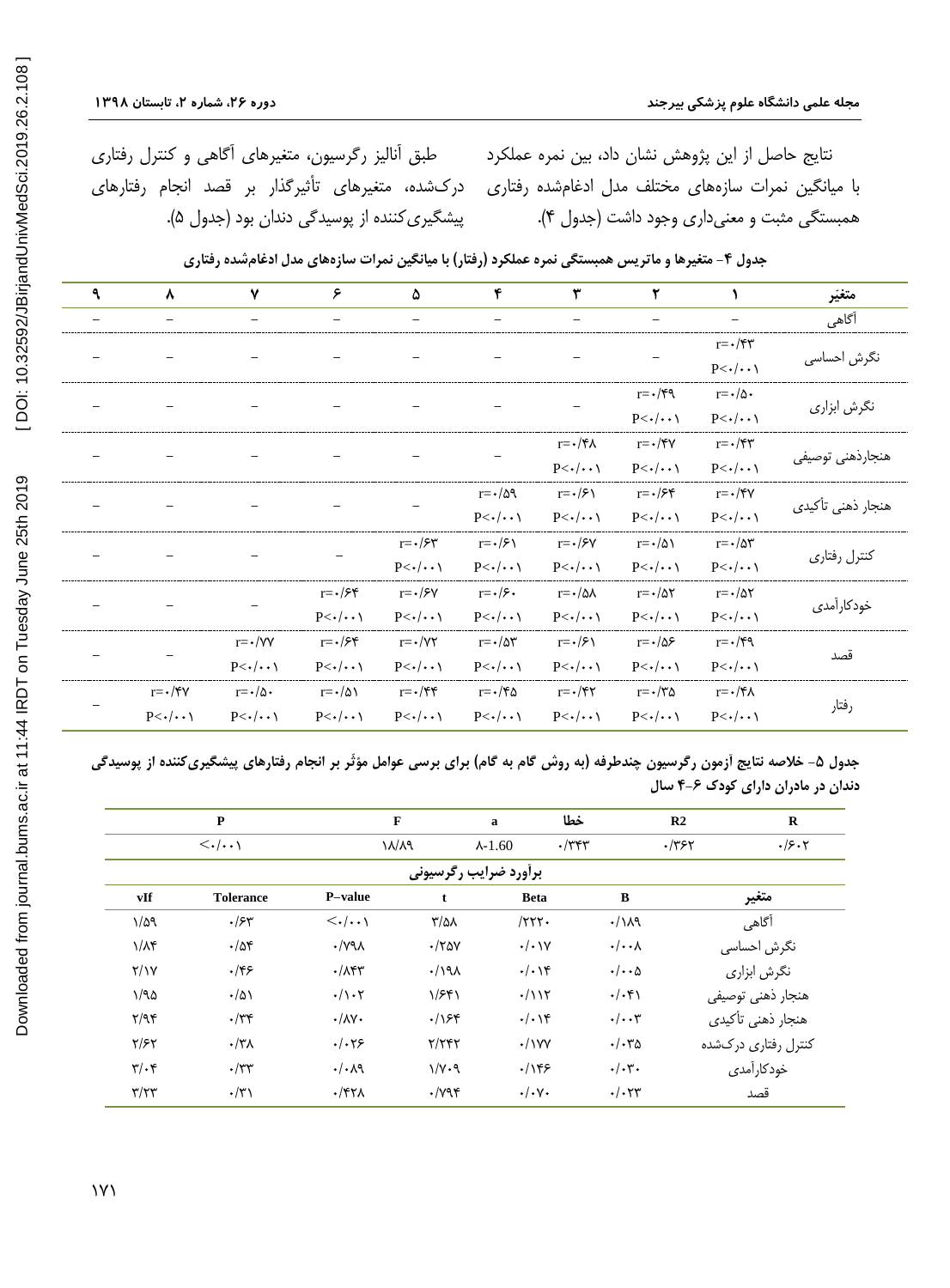#### **بحث**

ییشگیری از پوسیدگی دندان برای جلوگیری از دست دادن زودرس دندان هاى شیرى و در نتیجه كاهش خطر ابتلا به بیماریهای دهان و دندان در سالهای بعد زندگی کودک و ارتقای بهداشت دهان و دندان آنان حیاتی است. عادت مراقبت از دهان و دندان در كودكان، تأثیرپذیر از عادات والدین است و نگرش ها و باورهای آنان در این زمینه بر نحوه مراقبتهای دهانی کودکان بسیار تأثیرگذار است (۶).

نتایج مطالعه حاضر نشان داد مهمترین پیشگویی *ک*ننده رفتارهای پیشگیری *ک*ننده از پوسیدگی دندان، سازه آگاهی بود. در واقع نتایج مطالعه حاضر نشان داد كه بهبود دانش و افزایش آگاهی افراد، باعث ارتقای رفتارهای پیشگیری كننده از پوسیدگی دندان می شود. این یافته با نتایج پژوهش پیمان و همکاران که با هدف بررسی تأثیر آموزش با استفاده از تئوری رفتار برنامهریزیشده در پیشگیری از پوسیدگی دندانهای دائمی دانش آموزان پایه پنجم ابتدایی در شهرستان خواف انجام شد، همخوانی دارد (A). Shetty و همکاران نیز در مطالعه خود تأثیر مثبت دانش مراقبت از دهان و دندان مادران را بر وضعیت بهداشت دهان و دندان کودکان پیش دبستانی گزارش نمودند (١٣). نتايج مطالعهاى در تايوان نشان داد، بين عدم آگاهی در زمینه بهداشت دهان و دندان و استفاده کم از مسواک ارتباط آماری معنیداری وجود داشت (۱۴). مطالعهای در بنگالور نیز نشان داد كه ارائه اطلاعات می تواند منجر به افزایش اعتماد به نفس و آگاهی مراقبین کودک درباره راههای پیشگیری از پوسیدگی دندان شود (۱). آگاهی و دانش جزء اساسی هر گونه تغییر رفتار (۱۵) و یکی از مؤلّفههای لازم برای تغییرات رفتاری از جمله رفتارهای مرتبط با سلامت دهان و دندان است (۱۶). آگاهی، دانشی است که شخص از طریق ادراكات شخصی یا سایر وسایل اطلاعاتی بِهدست میآورد. در واقع برای قبول هر گونه تغییر رفتار، شخص ابتدا از آنچه که قرار است آن را تغییر دهد بایستی آگاه شود (١٧). زیرا آگاهی افراد بر نگرش آنان تأثیر بنیادی

دارد و پایه و اساس رفتار بهداشتی به شمار می آید (۱۶). در این مطالعه بعد از سازه آگاهی، سازه کنترل رفتاری درکشده، بیشترین پیشگوییکننده انجام رفتارهای پیشگیری کننده از پوسیدگی دندان بود. کنترل رفتاری درکشده بیان میکند که تا چه اندازه یک فرد احساس می کند که انجام رفتار مورد نظر تحت کنترل و اراده او قرار دارد. کنترل رفتاری درکش،ده، به وجود یا فقدان تسهیل کنندهها یا موانع انجام یک رفتار، یا توان درکشده بستگی دارد. یافتههای این مطالعه با شواهد حاصل از مطالعه پیمان و همکاران که نشان داد کنترل رفتاری درکشده در دانش آموزان از عواملی است که قصد استفاده از مسواک و نخ دندان را در جامعه مورد بررسی پیشگویی می كند، مطابقت دارد (۸). همچنین مطالعهای که در سال ۲۰۱۱ در ژاپن بر روی ۱۵۳نفر دانشجوی پزشکی انجام شد، نشان داد که کنترل رفتاری درکشده یکی از پیش گویی کنندههای قصد بهبود رفتارهاى بهداشت دهان و دندان در دانشجويان بود كه با نتایج مطالعه حاضر همخوان است (١٨). با توجه به اینکه تحقیقات نشان دادهاند، خودكارآمدی و كنترل رفتاری درکشده، مفاهیم کلیدی تغییر رفتار هستند (١٩)؛ بنابراین مداخلات آموزشی مبتنی بر مدل ادغامشده رفتاری که بر سازه کنترل رفتار درکشده تأکید دارند، میتوانند بر انجام رفتارهای پیشگیری از بیماریهای دهان و دندان مؤثّر باشند. در واقع با افزایش کنترل رفتاری درک شده، عواملی مانند سختی مسواکزدن و نخ دندان کشیدن به دلیل عدم همکاری كودك، ایجاد تهوع هنگام مسواك زدن، خونریزى از لثه کودک، پرهیز و محدودکردن مصرف مواد قندی و یوسیدگی;ا، عدم مراجِعه به دندانپزشک به دلیل بالا بودن هزینه خدمات دندانپزشکی یا برخورد نامناسب ارائه دهندگان خدمات دندانپزشكى، در كنترل فرد قرار خواهد گرفت. محققان بهداشتی باید به هنگام طراحی مداخلات در یک محیط تعاملی و ارائه بازخورد مناسب از سوی آموزش دهندگان و مشاهده مراحل پیشرفت، كنترل رفتاری دركشده را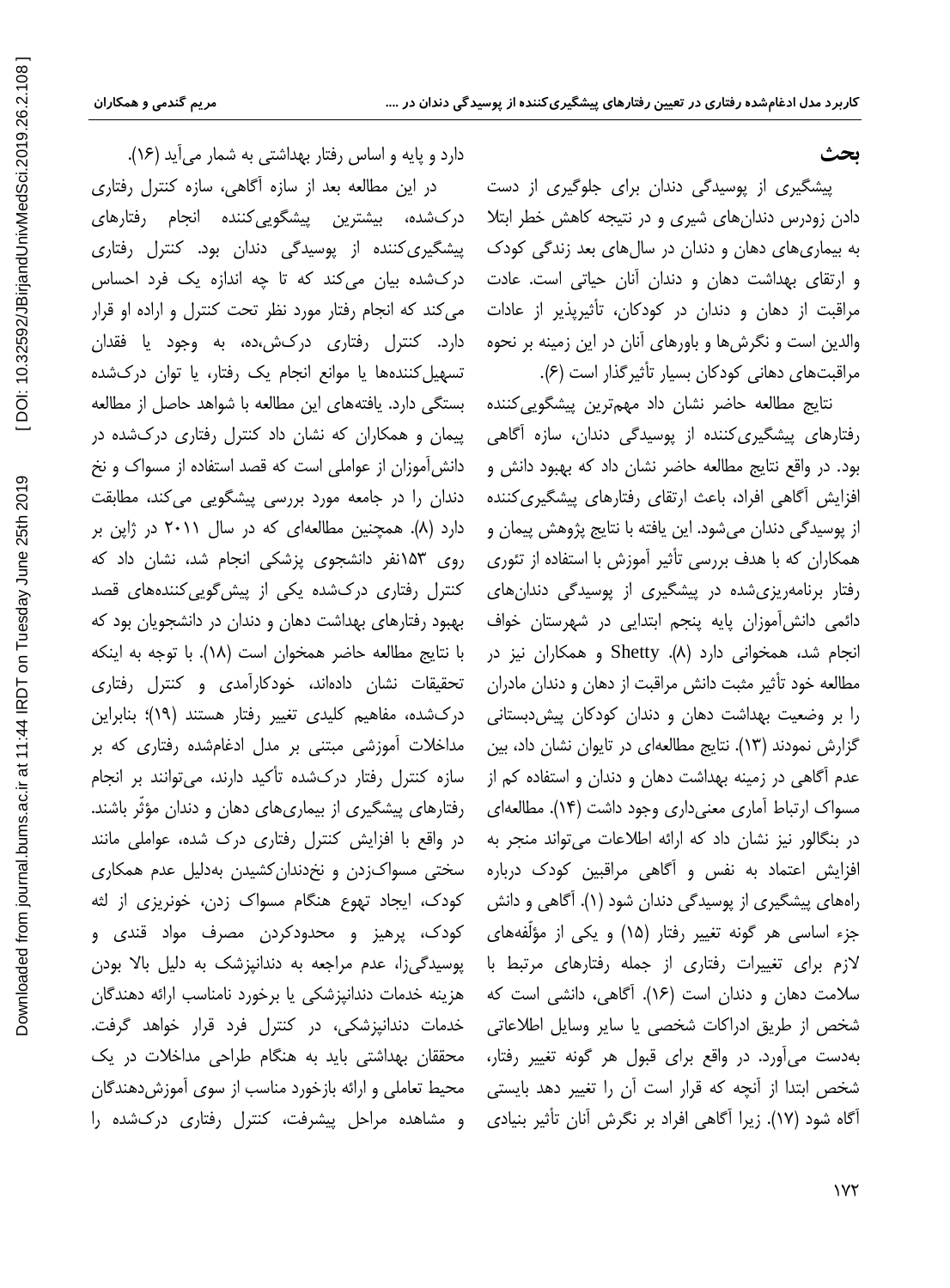افزایش و سختی انجام رفتارهای بهداشتی توصیهشده در حوزه سلامت دهان و دندان را كاهش دهند.

بر اساس نتایج مطالعه حاضر، تفاوت آماری معنی داری در سطح آگاهی مادران برحسب تحصیلات و شغل مادر وجود داشت. مادرانی که دارای تحصیلات بالاتری بودند، آگاهی بیشتری در خصوص روش های پیشگیری از پوسیدگی دندان كودكان داشتند. فائضی و همكاران نیز در مطالعه خود نشان دادند که مادران دارای تحصیلات بالاتر؛ آگاهی، نگرش و عملکرد بهترى در زمینه بهداشت دهان و دندان کودکان ۶–۱ ساله خود داشتند (۲). نتایج مطالعهای در هند نیز بیانگر آن بود که مادران دارای تحصیلات بالاتر آگاهی، نگرش و عملکرد بهترى در زمینه بهداشت دهان و دندان کودکان داشتند (۲۰**).** مطالعه Kumar و همکاران نیز حاکی از آگاهی بیشتر مادران دارای تحصیلات بالاتر درخصوص رفتارهای پیشگیری كننده از پوسیدگی دندان بود (۲۱). نتایج سایر مطالعات نیز نشان می دهد كه مادران دارای تحصیلات بالاتر، آگاهی بیشتری در خصوص رفتارهای پیشگیری كننده از پوسیدگی دندان داشتند (۱۶، ۱۲). داشتن تحصیلات بهعنوان وسیلهای برای کسب اطلاعات و افزایش آگاهی فرد، موجب بالارفتن سطح دانش بهداشتی و اصلاح رفتارهای نادرست و به دنبال آن بهبود عملكرد بهداشت دهان و دندان میشود.

طبق نتایج مطالعه حاضر، آگاهی مادران خانهدار در خصوص مراقبتهاى بهداشت دهان و دندان كودكان، بهتر از مادران شاغل بود. این نتیجه با نتایج سایر مطالعات ناهمسو است (٢٣، ٢٢)؛ به عنوان مثال، نتايج مطالعه Poutanen و همكاران نشان داد كه مادران شاغل دانش كافى، نگرش مثبتتر و عملکرد بهترى در ارتباط با بهداشت دهان و دندان كودكان داشتند (٢۴). مطالعه فائضی و همكاران نیز نشان داد مادران شاغل، آگاهی بیشتری در خصوص مراقبتهای بهداشت دهان و دندان کودکان داشتند (۲). یکی از دلایل بالاتربودن آگاهی در زنان خانهدار نسبت به زنان شاغل در مطالعه حاضر، میتواند بالاتربودن سطح تحصیلات زنان

خانهدار نسبت به زنان شاغل باشد. از سوی دیگر در سال های اخیر استفاده از فناوری تلفن همراه و شبکههای اجتماعی، انقلابی جدید را ایجاد نموده است. این وسیله ارتباطی، توانسته است شیوه سنتی آموزش حضوری را تغییر داده و از لحاظ زمانی و مکانی، زمینه یادگیری فراگیران را در منزل و در زمانِ هاى مرده و پویا فراهم سازد (۲۵). استفاده از تکنولوژی تلفن همراه که امروزه در دسترس کلیه افراد جامعه قرار دارد، فرصتی ارزشمند را برای زنان خانهدار فراهم نموده تا از آن برای بهاشتراک گذاشتن اطلاعات و ایجاد فرصتهای برابر آموزشی بهرهمند گردند (۲۶**).** 

استفاده از پرسشنامه خودایفا و محدودیتهای خودگزارش دهی در رفتارهای بهداشتی، بررسی رفتار در یک نقطه از زمان، عدم تعمیمِدهی نتایج مطالعه به گروههای سنّی و جمعیتی دیگر، از محدودیتهای مطالعه حاضر بود. بنابراین پیشنهاد میشود مطالعات بعدی بر روی سایر گروهها انجام شود. از نقاط قوت پژوهش حاضر، تخصیص تصادفی افراد و استفاده از تمام سازههای مدل ادغامشده رفتاری بود.

## **نتیجهگیری**

بر اساس نتایج مطالعه حاضر، سازههای آگاهی و کنترل رفتاری درکشده، پیش بینی کننده رفتارهای پیشگیری کننده از پوسیدگی دندان بودند. پیشنهاد میگردد از این مدل برای بررسی سایر رفتارهای بهداشتی استفاده شود. همچنین با توجِه به اینکه تاکنون از مدل ادغامشده رفتاری برای ارتقای رفتارهای پیشگیری کننده از مشکلات دهان و دندان، در دیگر مطالعات استفاده نشده است، بهمنظور بررسی بیشتر قابلیّت بکارگیری این مدل در برنامهریزیهای آموزشی، انجام مطالعات بیشتری در دیگر مناطق كشور توصیه میشود.

**تقدیر و تشکر**

این مقاله برگرفته از طرح تحقیقاتی مصوب شورای پژوهشی دانشگاه علوم پزشكی بیرجند بوده و با اعتبارات این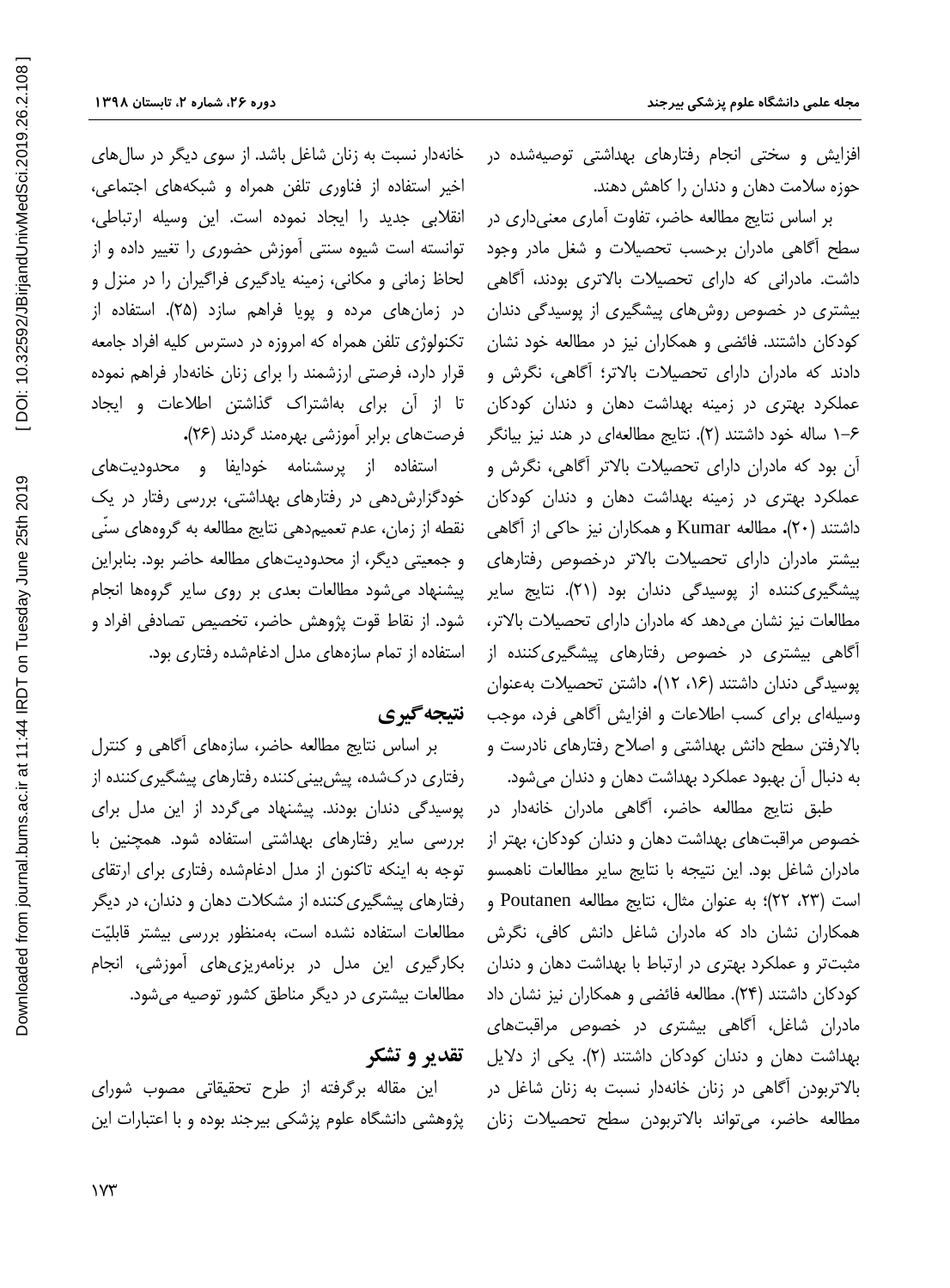دانشگاه انجام شده است. بدین وسیله نویسندگان مقاله از معاونت محترم تحقیقات و فناوری دانشگاه علوم پزشکی **تضاد منافع** بیرجند، معاونت محترم بهداشتی و مادران دارای کودک ۶–۴ ٪ نویسندگان مقاله اعلام می دارند که هیچ گونه تضاد سال تحت پوشش مراکز خدمات جامع سلامت و تمامی ۔منافعی در پژوهش حاضر وجود ندارد. کسانی که در انجام این پژوهش ما را پاری دادند، تقدیر و تشكر می گردد. **منابع:**

1- Kawashita Y, Kitamura M, Saito T. Early Childhood Caries. Int J Dent. 2011; 2011: 725320. doi: 10.1155/2011/725320.

2- Faezi M, Rejeh N, Hojjati A, Hojjati R. Determination of the mothers' knowledge, attitude, and practice about orodental health of their 1-6 years children inregions 3 and 16 of Tehran in 2015. Daneshvar Med. 2017; 24(127): 7-14. [Persian]

3- Hessari H, Hamedani Golshan M. Evaluation of severity of dental caries in primary teeth among children 5-7 yearsold in Tehran in 2016. J Dent Med. 2017; 29(3): 204-14. [Persian]

4- Khosravani S, Golkari A, Memarpour M. Assessing the Relationship between Dental Caries and Anthropometric Indices in 9-11-Year-old Primary School Children of Shiraz. Armaghane-danesh. 2014; 18(10): 787-96. [Persian]

5- Rahimian Emam S, Haghgoo R, Amirabadi F, Javidi Hamidi R. Comparison of DMFT index in retarded 8-12 yearold students with healthy subjects in zahedan from 2013 to 2014. Daneshvar Med. 2015; 22(116): 57-64. [Persian]

6- Sahrayi P, Keshavarz Mohammadi N, Ghasemi H. Perceived barriers of mothers in brushing the teeth of their 3-6 years old children, a qualitative study. Iranian Journal of Pediatric Dentistry. 2015; 10(2): 45-62. [Persian]

7- Mazaheri M, Ramezankhani A, Dehdari T. The effect of health education based on health belief model (HBM) for promoting preventive behavior of tooth decay among the boy students, who are in five-grade in the primary school. Payesh. 2012; 11(4): 497-503. [Persian]

8- Peyman N, Samiee Roud K. The Effect of Education Based on the Theory of Planned Behavior on Caries Prevention of Permanent Teeth in Fifth Grade Students in Khaf City. J Mash Dent Sch. 2015; 39(2): 123-36. [Persian]

9- Moodi M, Sharifzadeh Gh, Ramezani S, Jalilian L. Predictive power of Health Promotion Model constructs in relation to oral health behaviors among students in Elementary school students year 2016-17. J Birjand Univ Med Sci. 2018; 24(4): 324-35. [Persian]

10- Glanz K, Rimer BK, Viswanath K. Health Behavior and Health Education: Theory, Research, and Practice. 4<sup>th</sup> ed. San Francisco, CA, US: Jossey-Bass; 2008.

11- Kasprzyk D. Prediction and change of Heaith Behavior. London: Mahwah, New Jersey; 2007.

12- Zajkani E, Gholami N, Badakhsh S, Faghihzadeh S. Perceived barriers of mothers in brushing the teeth of their 3-6 years old children, a qualitative study. Iran J Pediatr Dent. 2015; 10(2): 73-80. [Persian] DOI: 10.29252/ijpd.10.2.73

13- Shetty RM, Deoghare A, Rath S, Sarda R, Tamrakar A. Influence of mother's oral health care knowledge on oral health status of their preschool child. Saudi J Oral Sci. 2016; 3(1): 12-6. DOI: 10.4103/1658-6816.174291

14- Cheng YC, Huang HK, Wu CH, Chen CC, Yeh JI. Correlation between dental caries and diet, oral hygiene habits, and other indicators among elementary school students in Xiulin Township, Hualien County, Taiwan. Tzu Chi Med J. 2014; 26(4): 175-81. DOI:10.1016/j.tcmj.2014.08.003